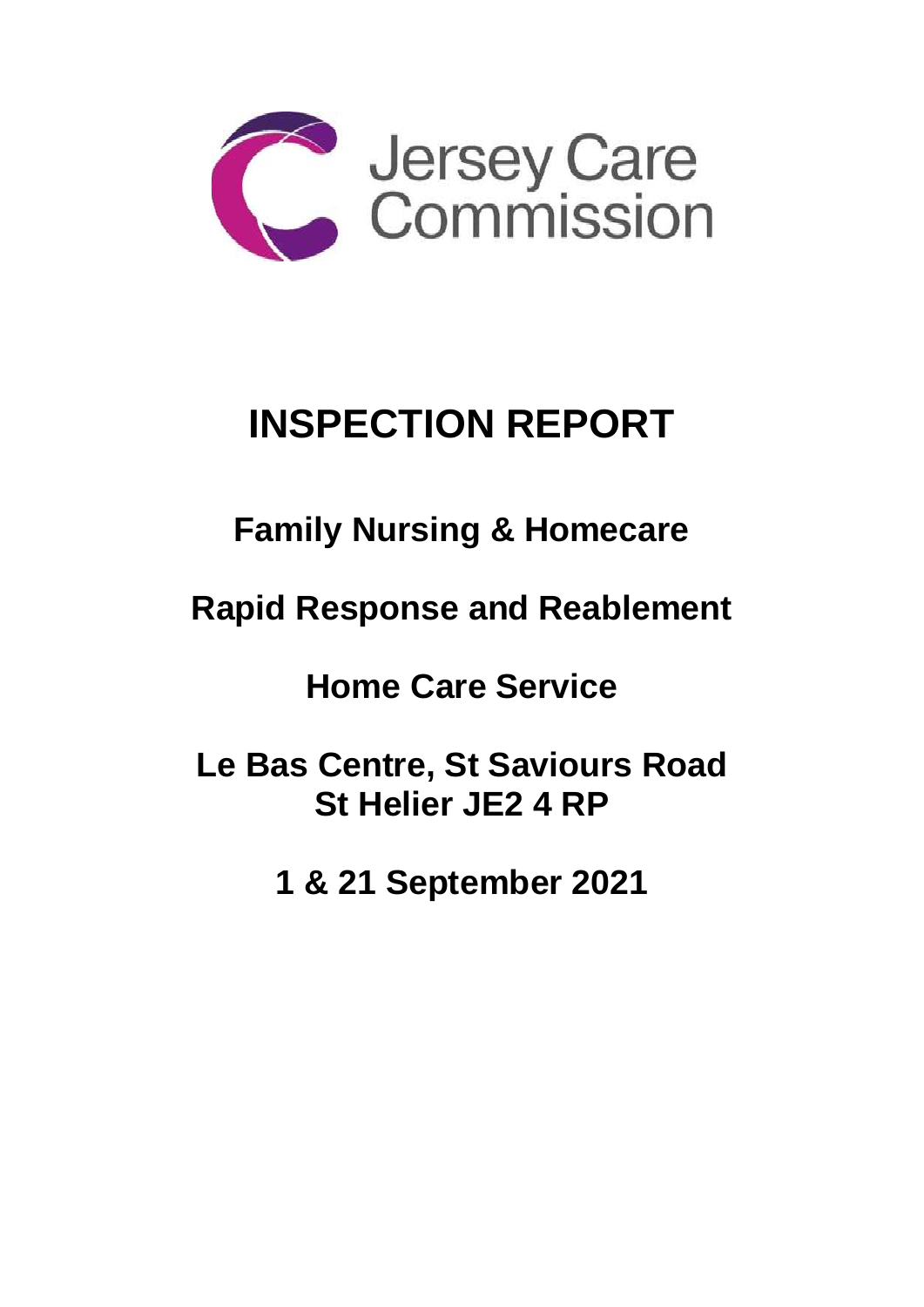## **THE JERSEY CARE COMMISSION**

Under the Regulation of Care (Jersey) Law 2014, all providers of care homes, home care and adult day care services must be registered with the Jersey Care Commission ('the Commission').

This inspection was carried out in accordance with Regulation 32 of the Regulation of Care (Standards and Requirements) (Jersey) Regulations 2018 to monitor compliance with the Law and Regulations, to review and evaluate the effectiveness of the regulated activity and to encourage improvement.

## **ABOUT THE SERVICE**

This is a report of the inspection of Family Nursing & Home Care's Rapid Response and Reablement home care service. The service is known as Rapid Response and Reablement Team (RRRT), and is one of four registered services provided by Family Nursing & Homecare (FNHC). The service is operated from Le Bas Centre, in the parish of St Helier. The location of the RRRT service is island wide with care delivered in care receivers' homes. The RRRT provides individualised care in the community for care receivers who are at risk of an unplanned hospital or care home admission due to injury or an escalating health condition. The service became registered with the Jersey Care Commission on 25 November 2019.

| <b>Regulated Activity</b>         | Home Care                                        |
|-----------------------------------|--------------------------------------------------|
| <b>Conditions of Registration</b> | Mandatory                                        |
|                                   |                                                  |
|                                   | Maximum number of hours of nursing care that     |
|                                   | can be provided: 600.                            |
|                                   |                                                  |
|                                   | Age range of care receivers: 18 and above        |
|                                   | Category of care: Adult 60+, Dementia Care,      |
|                                   | Physical Disability and / or sensory impairment, |
|                                   | Autism, Mental Health, Substance Misuse,         |
|                                   | Homelessness and Domestic Violence.              |
| Dates of Inspection               | 1 & 21 September 2021                            |
| Times of Inspection               | 09:30-16:15 & 09:45-16:00                        |
| Type of Inspection                | Announced                                        |
| Number of areas for               | One                                              |
| improvement                       |                                                  |
| Number of care receivers          | Overnight service-31                             |
| using the service on the day of   | <b>RRRT</b> service - 70                         |
| the inspection                    |                                                  |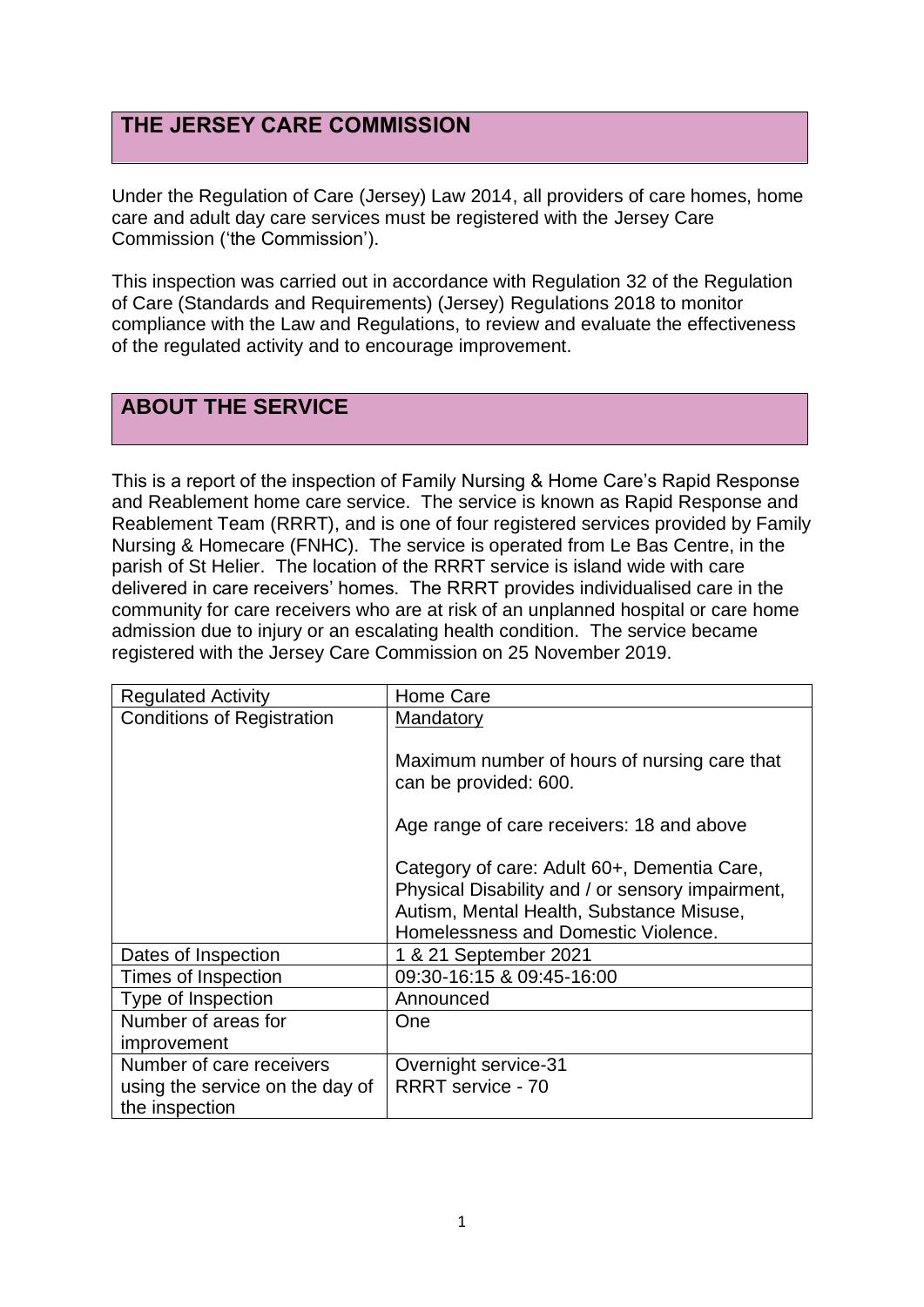Family Nursing and Homecare operate the Rapid Response and Reablement home care service, and the Registered Manager is Clare Stewart.

Prior to this inspection, in August 2021, the Commission had received a document from an approved Education and Training Lead which provided confirmation of the Registered Manager having completed relevant training, which exceeds the elements of the Level 5 Diploma in Leadership and Management.

Following this, a letter was sent by the Commission to the Registered Manager and the Provider on the 23 August 2021 to advise removal of the discretionary condition which was applied to registration regarding the Registered Manager completing the Level 5 Diploma or demonstrating equivalent qualifications by 25 November 2022. The register has been updated to reflect these changes.

The Commission also received a letter in March 2021 advising of a temporary change to the home care service. The letter detailed a trial of a new overnight service to work alongside the overnight General Practitioner (GP) service called Jersey Doctors on Call (JDOC). This would be a crisis management service that would operate overnight, seven days a week for a trial of four months. Part of the focus of this inspection would be to review the progress and development of this service alongside the existing service.

## **SUMMARY OF INSPECTION FINDINGS**

The following is a summary of what we found during this inspection. Further information about our findings is contained in the main body of this report.

There was evidence of safe recruitment checks being completed for staff prior to commencing employment. The Registered Manager described the recent recruitment of two staff nurses in to the RRRT service, recruitment into these posts was assisted by funding from the Jersey Care Model. The Registered Manager was also pleased to inform the Regulation Officer of the recent recruitment of three trained nurses into trainee Advanced Practitioner posts within the overnight service.

Staff training is recorded on an electronic system, when training is coming up for renewal, an alert will appear automatically. There are many training opportunities both internally within the service and from external organisations.

Staff are offered regular clinical and managerial supervision from management. The Registered Manager discussed that during recent months, the frequency of managerial supervision had decreased but she described that plans are in place to reinstate regular supervision as per the Standards. The Team Lead for RRRT carries out supervision for qualified staff and the Registered Manager is responsible for the Healthcare Assistants (HCAs).

There was evidence from a review of a sample of care plans and feedback from care receivers / relatives of their involvement in care planning and delivery. Care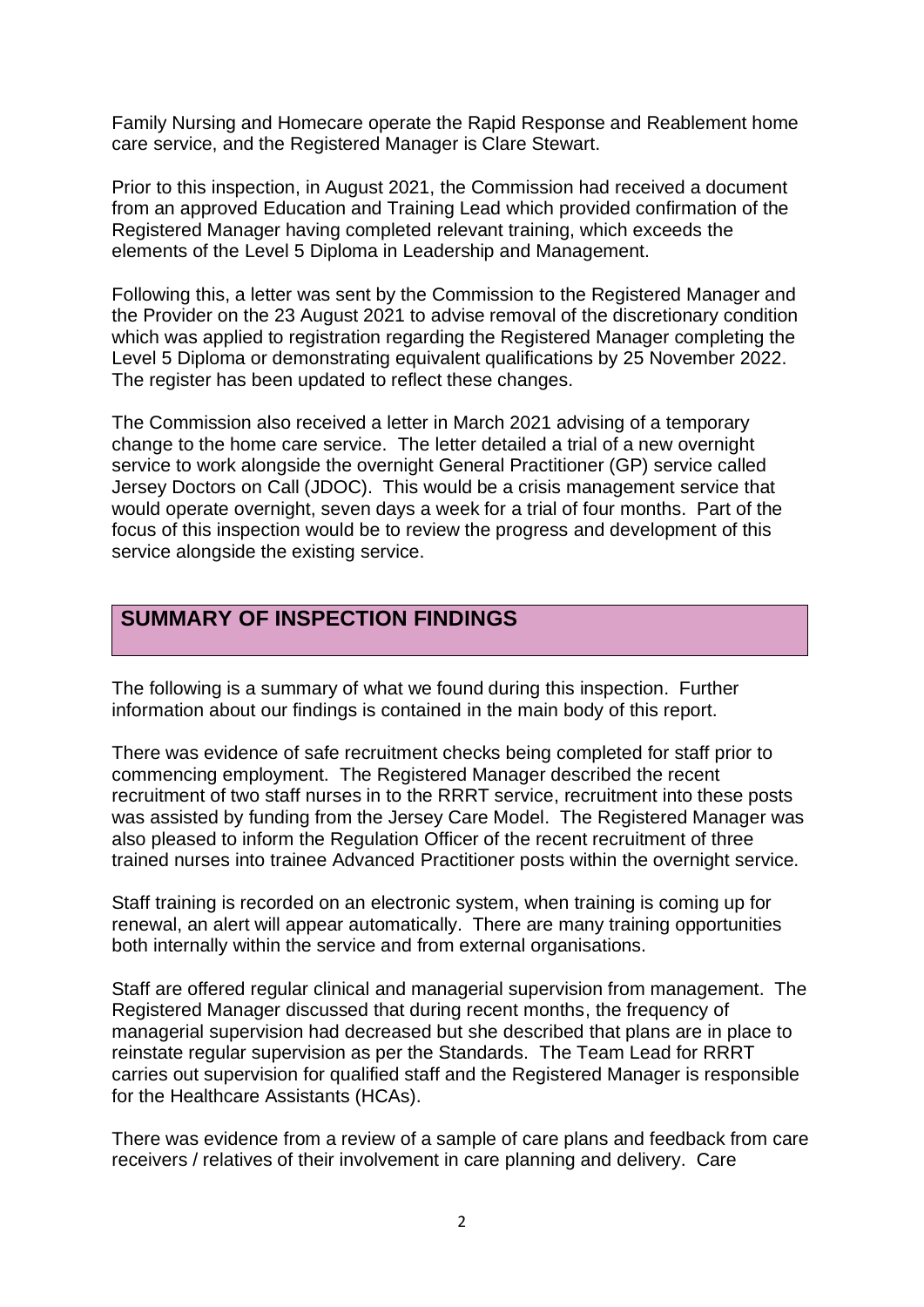receivers also reported good communication and support from the staff team and of specialist care being delivered in a professional and supportive manner.

Staff, who were spoken with, were clear about their roles and responsibilities and spoke of their 'passion' for their job and how they felt well supported within the service.

Overall, there is a good level of governance and oversight of care provision to ensure that consistent levels of care are provided. There is also evidence of a strong commitment to continuous service improvement and developments. At the last inspection in September to November 2020, there was an area of improvement concerning the need for a monthly report. Although there had been some improvements made in practice with the development of a monthly report, only one report since the beginning of 2021 had been provided to the Regulation Officer at inspection. Therefore, this will remain as an area for improvement.

## **INSPECTION PROCESS**

This inspection was announced and was carried out on 1 and 21 September 2021, with telephone consultations within the period of 6 – 13 October 2021. The inspection visits took place at the offices of the Service Provider. The inspection process was carried out by two Regulation Officers and consisted of two separate visits, as two of the four home care services registered with FNHC were each having an inspection simultaneously. The first visit allowed the Regulation Officers to discuss a range of matters that both of the FNHC registered services have in common. A second visit was made by one of the Regulation Officers to complete the inspections.

The Home Care Standards were referenced throughout the inspection.<sup>1</sup>

This inspection focussed on the following lines of enquiry:

- **Staff recruitment, training and development**
- **Approaches to care and welfare of care receivers**
- **Staff competence relating to categories of care provided**
- **Management of services**
- **The service will be reviewed regularly**

Prior to our inspection visit, reference was made to the previous inspection report and areas for improvement. All of the information including correspondence and communications between the Registered Provider, Registered Manager and the Commission was reviewed as part of the pre-inspection planning.

 $1$  The Home Care Standards and all other Care Standards can be accessed on the Commission's website at [https://carecommission.je/Standards/](https://carecommission.je/standards/)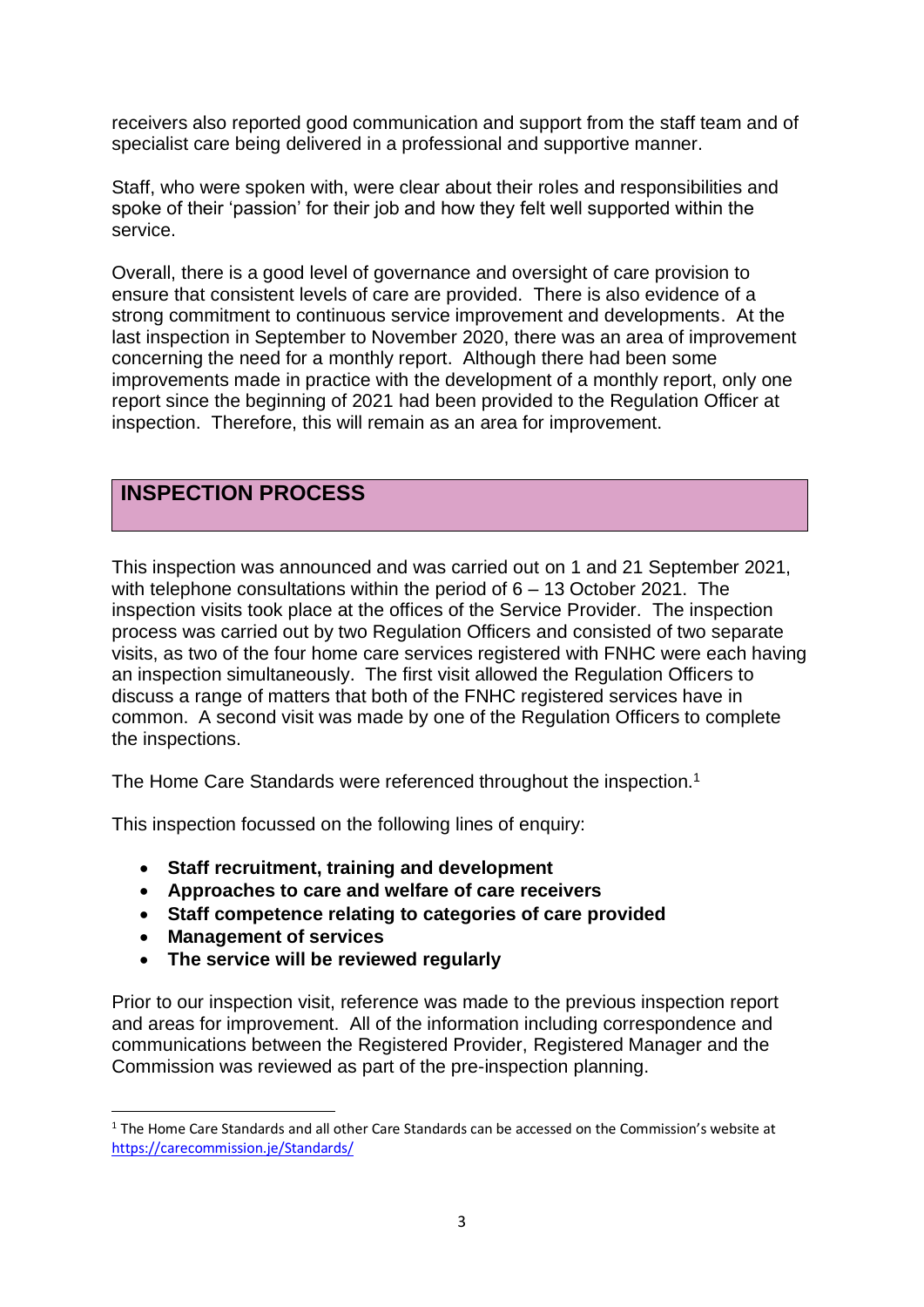The Regulation Officer sought the views of the people who use the service, and or their representatives, and spoke with managerial and other staff. The Regulation Officer spoke with four members of staff from the home care service. In addition, the Regulation Officers spent time with the Safeguarding Lead Nurse, the Human Resources Team and the Director of Governance, Regulation and Care.

On the second visit there was an opportunity to meet with the new Chief Executive Officer (CEO) who was due to take over from the previous CEO on 24 September 2021, following an application to the Commission to register as an additional partner for the service.

As there were no care receivers / relatives present during the inspection, the Registered Manager randomly selected a sample of care receivers / relatives who were contacted by the Registered Manager to offer the opportunity to participate in the inspection. Subsequent to this, the Regulation Officer established contact with three care receivers or their relatives. This contact was made by phone.

During the inspection, records including policies, care records, staff personnel files, staff training matrix, incidents and complaints were examined.

At the conclusion of the first and second inspection visits, the Regulation Officer provided feedback to the Director of Governance, Regulation and Care and on the second visit to the Registered Manager of RRRT.

This report sets out our findings and includes areas of good practice identified during the inspection. Where areas for improvement have been identified, these are described in the report and an action plan is attached at the end of the report.

### **INSPECTION FINDINGS**

At the last inspection, one area for improvement was identified and the Registered Provider submitted an improvement plan to the Commission setting out how this area would be addressed.

The improvement plan was discussed during this inspection and it was positive to note that some improvements had been made. There had been a meeting with Commission staff, the Chief Executive Officer (CEO) and the Director of Governance, Regulation and Care from FNHC at the beginning of 2021 to agree the format of the monthly reports and that sample reports would be submitted to the Commission in the first instance. This part of the improvement plan had been met but unfortunately at inspection the Regulation Officer was only able to view one completed report in respect of the RRRT. Therefore, this will remain as an area for improvement and is discussed further under the heading 'the service will be reviewed regularly'.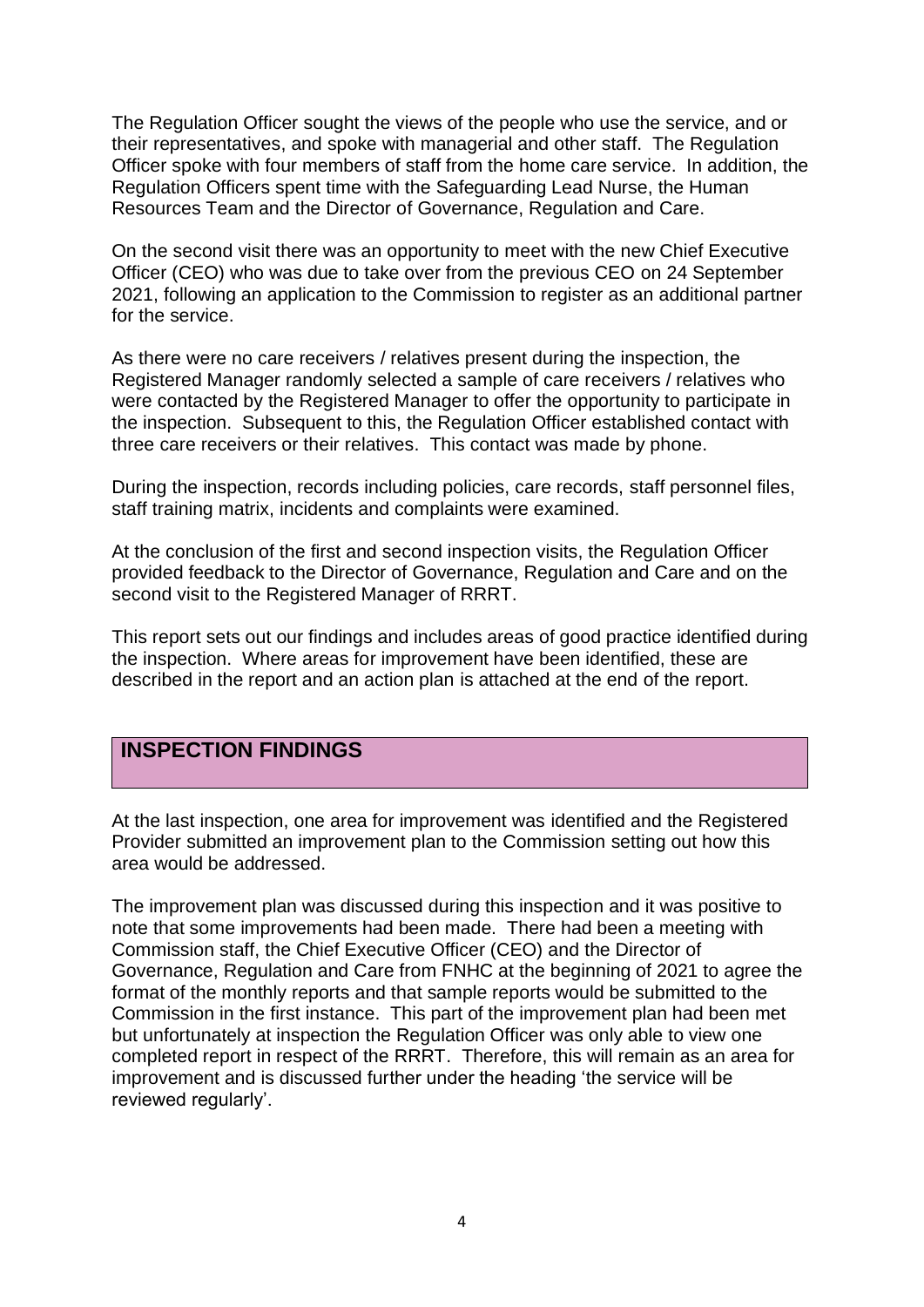### **Staff recruitment, training and development**

Reference was made to Standard 3 of the Home Care Standards which states: "You will be cared for and helped by the right people with the right values, attitudes, understanding and training."

There is a Safe Recruitment Policy (October 2020) in place at FNHC, this currently has a review date of 2023. The policy was reviewed as evidence by the Regulation Officer as was the candidate information pack for potential employees. The pack was found to include reference request forms and relevant safeguarding checks.

The Registered Manager advised the Regulation Officer that with the recent recruitment of staff nurses into the overnight service and existing RRRT service, this now meant that there is a full complement of staff. There are also around eight staff co-located within the service from the General Hospital, this is a team of occupational therapists, physiotherapists and social workers. The Registered Manager is involved in the recruitment process of these staff members and has access to pre-employment checks / information prior to the commencement of their employment.

The Induction Policy (draft) and Training Policy (2019) were also reviewed. The Training Policy clearly sets out the mandatory training requirements and the timescale for completion of these. A number of staff members discussed at the time of the inspection, that it is a service requirement that all mandatory training is up to date annually prior to applying for any service specific training. Two members of staff spoken with during inspection described the 'great opportunities for training' at FNHC.

It was positive to note that all training is recorded on an electronic system that records all training required and dates completed. There is a colour code system in place that provides alerts when training is coming up for renewal. This information is available at a departmental level for the Team Leaders and Registered Managers.

The Regulation Officer reviewed a random sample of three staff personnel files, the Regulation Officer was satisfied that all safer recruitment checks had been completed prior to employees commencing employment. There was also evidence of DBS renewals every three years and the appropriate renewal and revalidation checks with respect to professional registration, for example the Nursing and Midwifery Council (NMC).

There are regular opportunities for clinical supervision within the service every six to eight weeks. This supervision can be on a one-to-one basis, in a group or presented as a case study. The Registered Manager and the Team Lead also undertake regular management supervision; this session allows staff to discuss any personal needs / concerns. One staff member confirmed that there were 'regular sit downs' on a one-to-one basis every two-three months with management.

The Supervision Policy is currently in draft form, the Director of Governance, Regulation and Care agreed to send an electronic copy to the Regulation Officers for review.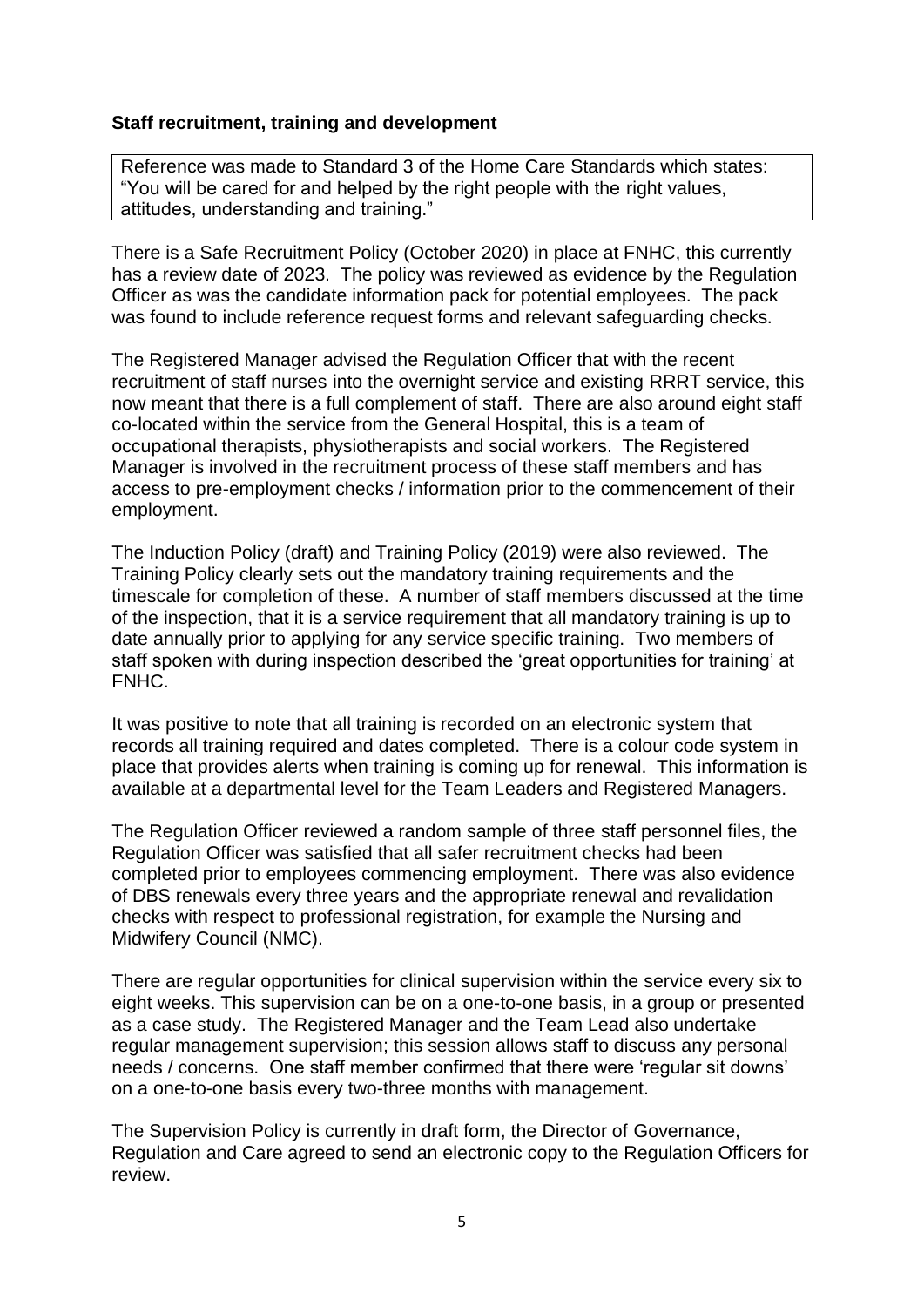The Team Leads undertake safeguarding supervision in quarterly sessions and there are procedures in place to protect care receivers and staff according to the Safeguarding Restorative Policy (2020). Staff spoken with during the inspection were clear about their safeguarding responsibilities and the process for reporting concerns.

#### **Approaches to care and welfare of care receivers**

Reference was made to Standard 5 of the Home Care Standards which states: "You will be supported to make your own decisions and you will receive care and support which respects your lifestyle, wishes and preferences."

There was evidence from discussions with care receivers and a review of a random sample of four care plans, that they were being involved in the planning and delivery of their care.

The care plans are stored electronically, assessment templates are completed with the care receiver, which then act as the plan of care. The proposed number and length of visits are discussed and agreed in consultation with the care receiver, who is then asked to consent to the overall programme. Care receivers consulted with during the inspection, confirmed that they 'felt involved in their care' and of care being 'well planned'. Care receivers also commented that staff would ring ahead if they were delayed or needed to call a little earlier that day.

Three out of the four care plans evidenced a clear management plan and care plan. In the fourth record, the management plan had been recorded and agreed with the care receiver, but a care plan had not been completed. The Registered Manager acknowledged this and discussed with the Regulation Officer that care plans are audited periodically for this reason and that she would follow this up with staff. There was evidence of the care plans being negotiated with the care receiver with agreed goals that would be reassessed following any change or deterioration. Recognised risk assessment tools were used to aid care assessment and planning and there was documentation of multi-agency working.

The Registered Manager discussed that the care plans for the new overnight service were of the same format as for the RRRT service and in addition there were specific templates for end-of-life care and catheter care. The Registered Manager acknowledged that these plans would need to be reviewed as the service developed. The Registered Manager explained that they hoped that the overnight service and the existing service would eventually become one seamless service over the twentyfour-hour period. This would include a hand over from the overnight service to the RRRT each morning. The Regulation Officer discussed with the Registered Manager that an updated Statement of Purpose should be submitted to the Commission by the end of 2021 to reflect the incorporation of the overnight service into the existing home care service.

The Registered Manager also discussed some of the challenges of lone working overnight and recognised the importance of supporting staff and allowing time for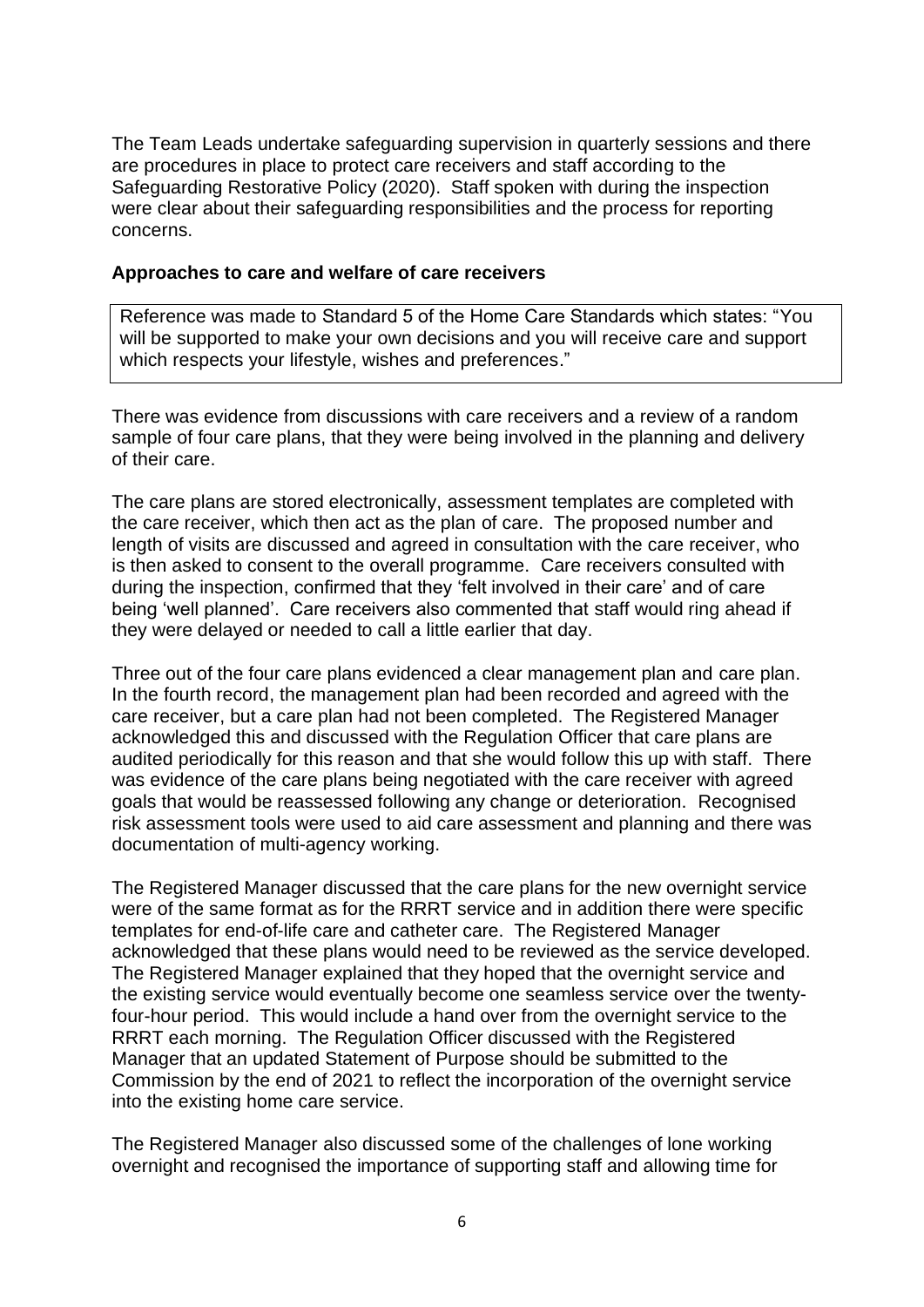reflection especially with respect to caring for care receivers and their families in end-of-life care. The Registered Manager had also recognised the importance of the provision of last rites in the home environment, this is identified as an area of good practice.

There are also plans to extend the RRRT service. An example of this is preventative work in conjunction with GPs working with vulnerable and isolated care receivers residing in the community.

Leaflets are available for all services. These are shared at the point of initial contact with care receivers. These leaflets contain information such as contracts, services provided and medication advice. Additional leaflets also provide advice on different interventions and / or conditions for example urinary tract infection and pressure care. It was discussed with the Director of Governance, Regulation and Care, that all of these leaflets were in written format and currently there was no evidence of pictorial or easy read leaflets which may be something to consider in the future development of leaflets for the service. Two care receivers commented positively regarding the usefulness of the leaflets that they had received.

Feedback received from care receivers and relatives as part of the inspection process confirmed their appreciation of the skilled care and support that they had received from the staff of the RRRT home care service. Comments and feedback included some of the below shared with Regulation Officer:

*'Can't fault any of them' 'couldn't have been more helpful'*

*'Make you feel like you're the only one that they have to look after'*

*'Lovely attitude of staff'*

*'Their skills are invaluable'*

*'They communicated at a level that xxx understood'*

*'You feel at ease right away'*

#### *'Cracking job'*

One relative discussed some breakdown in communication on their family member's initial discharge from hospital. However, once the RRRT visited and established a care plan, their help was invaluable in managing a crisis. The relative described how the service had supported both the care receiver and their family.

There was also appreciation amongst care receivers, that a referral to the RRRT had resulted in either a shorter stay in hospital or of being able to avoid admission completely.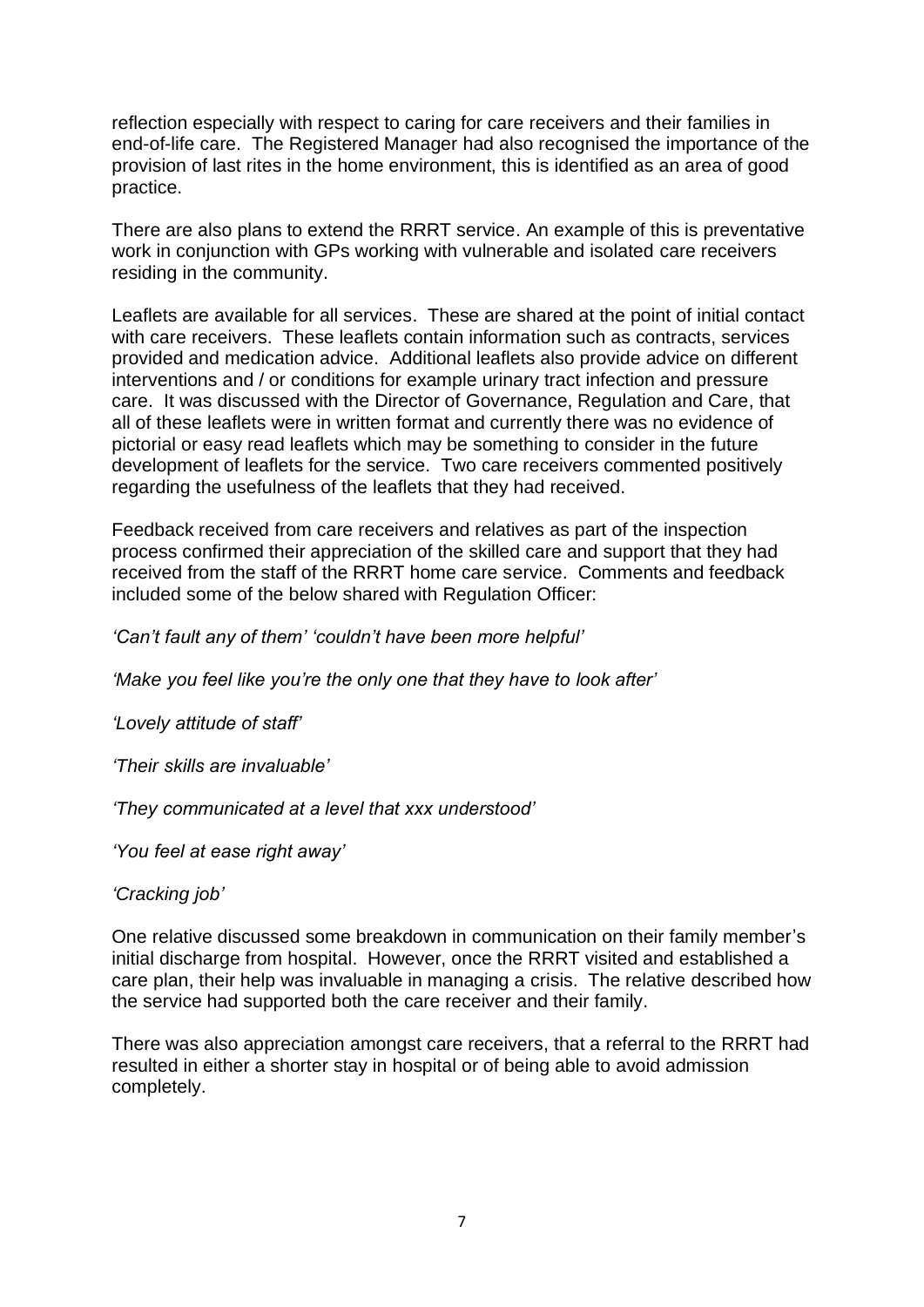### **Staff competence relating to categories of care provided**

Reference was made to Standard 6 of the Home Care Standards which states: "Your care will be provided with consistency by competent care and support workers who have the necessary training and qualifications to meet your needs."

The above evidence indicates that care receivers and relatives felt that staff had the appropriate training and skills to deliver the specialist care required in the RRRT service.

The training available to staff and the policies and procedures which are in place within the organisation provide further evidence of the competence of staff in care delivery.

There are procedures to ensure safe medication administration. The medicine policies were provided as evidence to the Regulation Officers.

Staff can access online training through the virtual college, but also receive face-toface training within the organisation. All staff spoken with at the time of the inspection, commented positively about the training opportunities within both FNHC and external organisations. An example of an external training opportunity is that four members of staff will be attending the Advanced Practice Conference.

First Aid training for qualified staff was discussed with the Registered Manager, as there was no record of this on the training log. The Registered Manager advised that they were a trainer for First Aid for the Health Care Assistants (HCAs), but that the emergency response training that qualified staff undertake as per the Standards, is included as part of the Intermediate Life Support training.

The Registered Manager described a generic skill set across the RRRT to promote cross-boundary working. The plan is for the newly recruited nurses from the overnight service to train to Advanced Practitioner Level, achieving Masters accreditation within three years. The Island Wide Policy and Framework for advanced practice is currently being developed.

From a discussion with the Registered Manager and a review of the care plans, there was also evidence of collaborative multi-agency working. Examples of this working are with the Accident and Emergency Department, JDOC and the Adult Mental Health Team.

Further discussion with staff members from RRRT provided evidence of teams who felt well-supported to do their job by the Team Leads and Registered Manager and were passionate about their jobs within FNHC.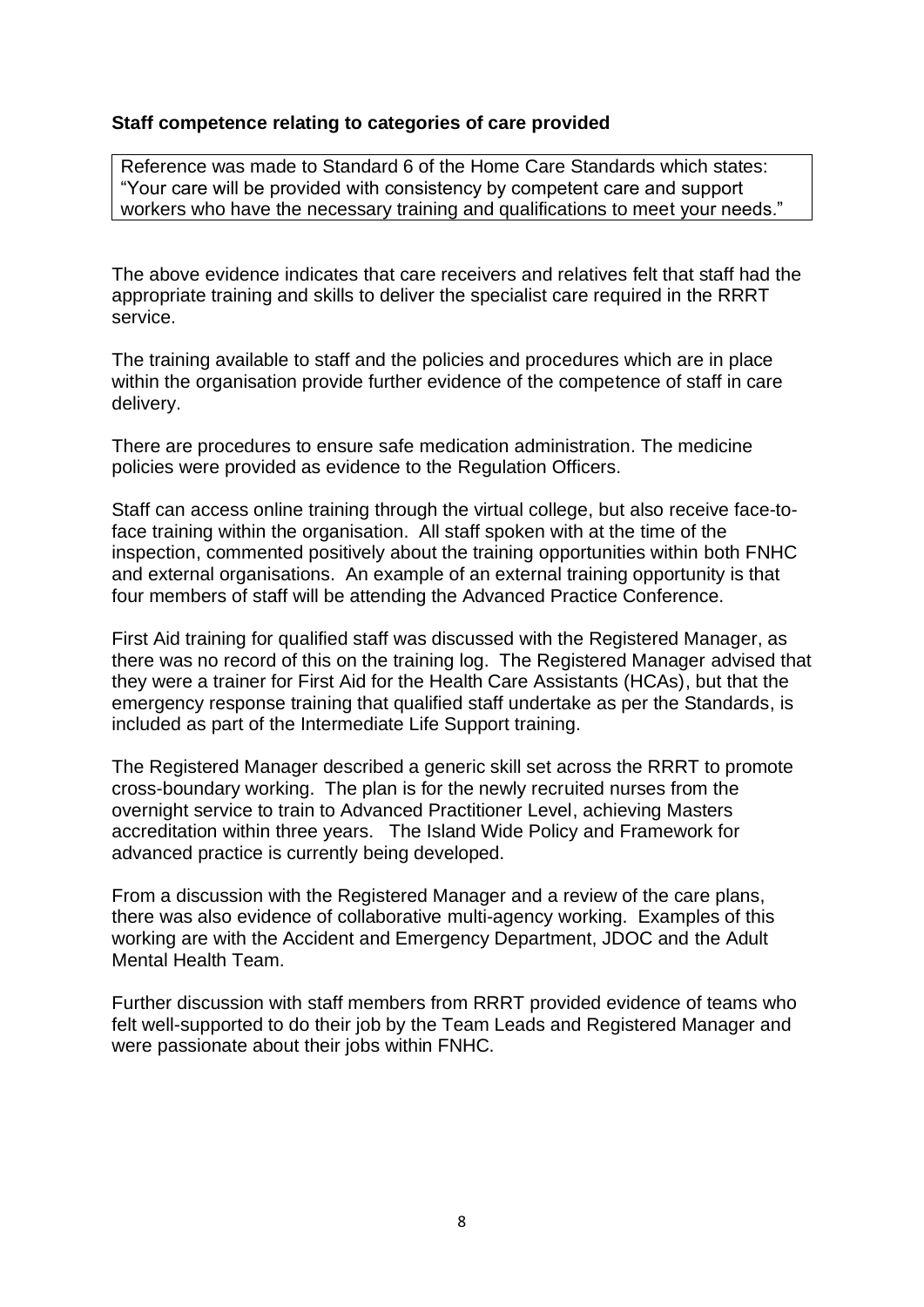#### **Management of services**

Reference was made to Standard 8 of the Home Care Standards which states: "The home care service will be well managed."

The service is managed and provided from premises in St Helier that are suitable for operating a home care service. There are offices, meeting rooms and secure storage for staff records at the premise.

The Regulation Officers observed the use of infection control methods in keeping with FNHC infection control procedures and current government guidance relating to Covid-19, both on arrival at the building and throughout the visit. The staff also described to the Regulation Officers, the measures that were in place to protect care receivers and staff in the home environment; including pre-visiting screening checks and use of appropriate personal protective equipment (PPE).

There is a clear management and governance structure in place within FNHC and for the home care service. The management structure reflects the size of the home care service and the complexity of care provided. The staff were clear about the lines of accountability within both the home care service and the wider organisation.

There was evidence of good multi-agency working with other agencies, hospice and the hospital.

Further evidence available for review by the Regulation Officer was the Annual Report and Financial Statement for 2020 and a copy of the Insurance Certificate that expires in March 2022.

FNHC has a complaints policy that details management of complaints and timeframes. Compliments and complaints are reported on by each service in the monthly reports and quarterly dashboard.

#### **The service will be reviewed regularly**

Reference was made to Standard 9 of the Home Care Standards which states: "The care service will be checked and reviewed regularly to sort out any issues and make things better for you and others."

The service is monitored by the Clinical Governance and Performance Board that meets monthly. The purpose of these meetings is to provide the Board with assurance on clinical governance, quality, and patient safety.

In addition to this, each service has a dashboard, which is used to monitor a number of areas, including staff training, complaints, and incidents. The FNHC committee (committee members are drawn from public and professional backgrounds), also has oversight of service quality and performance data, such as the dashboards.

An area for improvement at the last inspection was to produce a monthly report to report on the quality of the service in line with the Standards. It is positive to note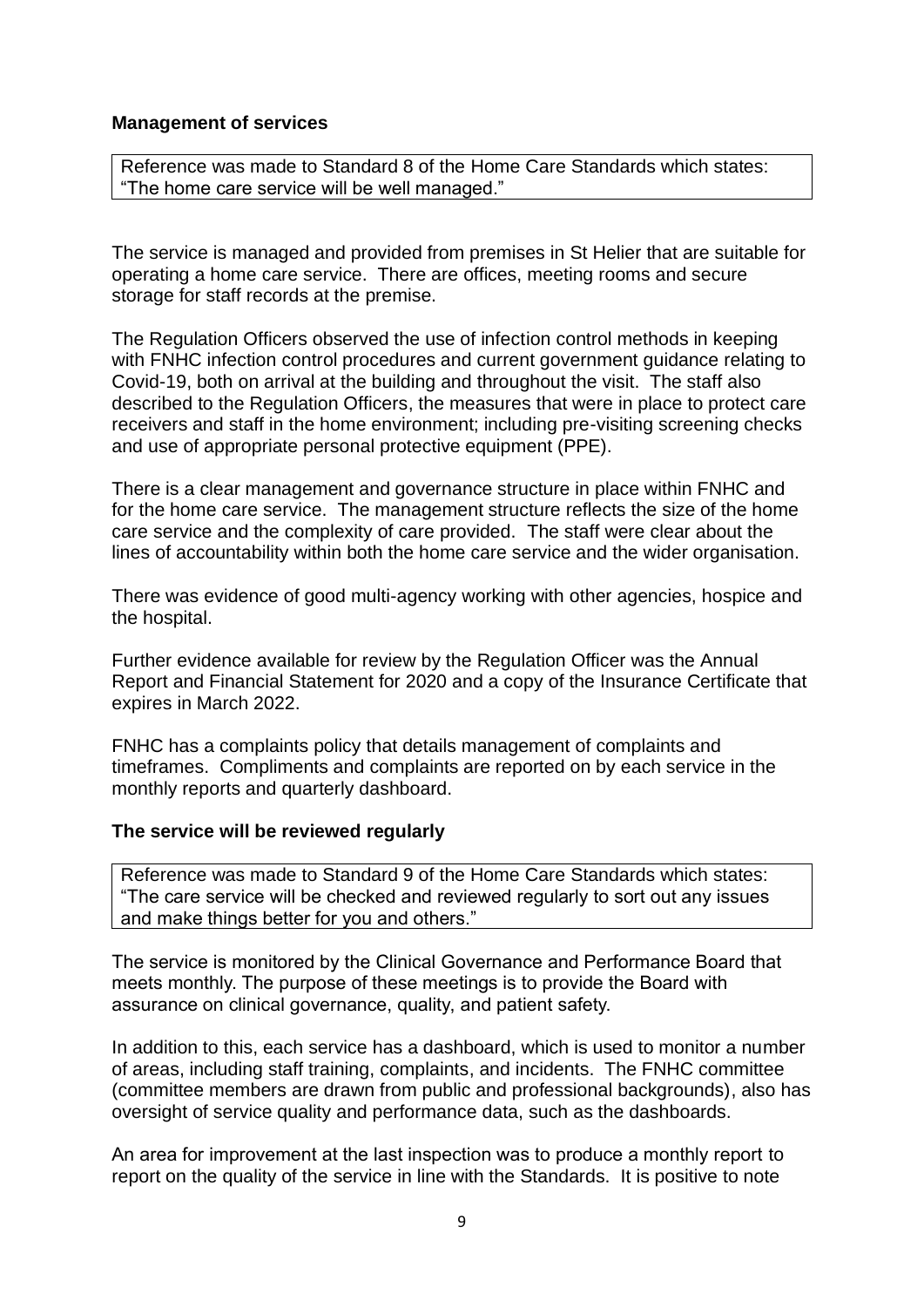that some improvements had been made. This meant in practice, that the format of the report had been agreed and that samples for one FNHC service had been produced and submitted to the Commission for review early in 2021.

At the time of the inspection, only one report in respect of RRRT had been produced. The Registered Manager has responsibility for the final report with oversight from the Director of Governance, Regulation and Care. This will remain an area for improvement, as it was felt that the Registered Manager should have been supported to produce a monthly report during the secondment to the overnight service or that an alternative person could have been identified to undertake this in her absence.

The report incorporated sections which included: areas reviewed this month, actions / review of actions and conclusion. For example, areas reviewed for the month of July 2021 were the service's Statement of Purpose and recruitment. It was positive to note that the performance of the service was being monitored against the Statement of Purpose in line with the Standards. The report also included reporting of incidents and complaints / compliments, thus providing an assurance that learning was being achieved from these events with a view towards reducing future risk.

There is an annual audit programme and monitoring of the audit programme takes place at the monthly Quality Assurance, Governance & Performance Board meeting. Any audits in progress and outcomes from previous audits are included in the monthly report. The service also benchmarks against the UK in the National Audit of Intermediate Care, which identified that response times and discharge rates are typically faster than in the UK.

Care receivers are offered the opportunity to provide feedback in patient satisfaction questionnaires and / or by submitting a complaint / compliment by email, letter or through the FNHC online enquiry system. They can also be made verbally, either in person or by phone.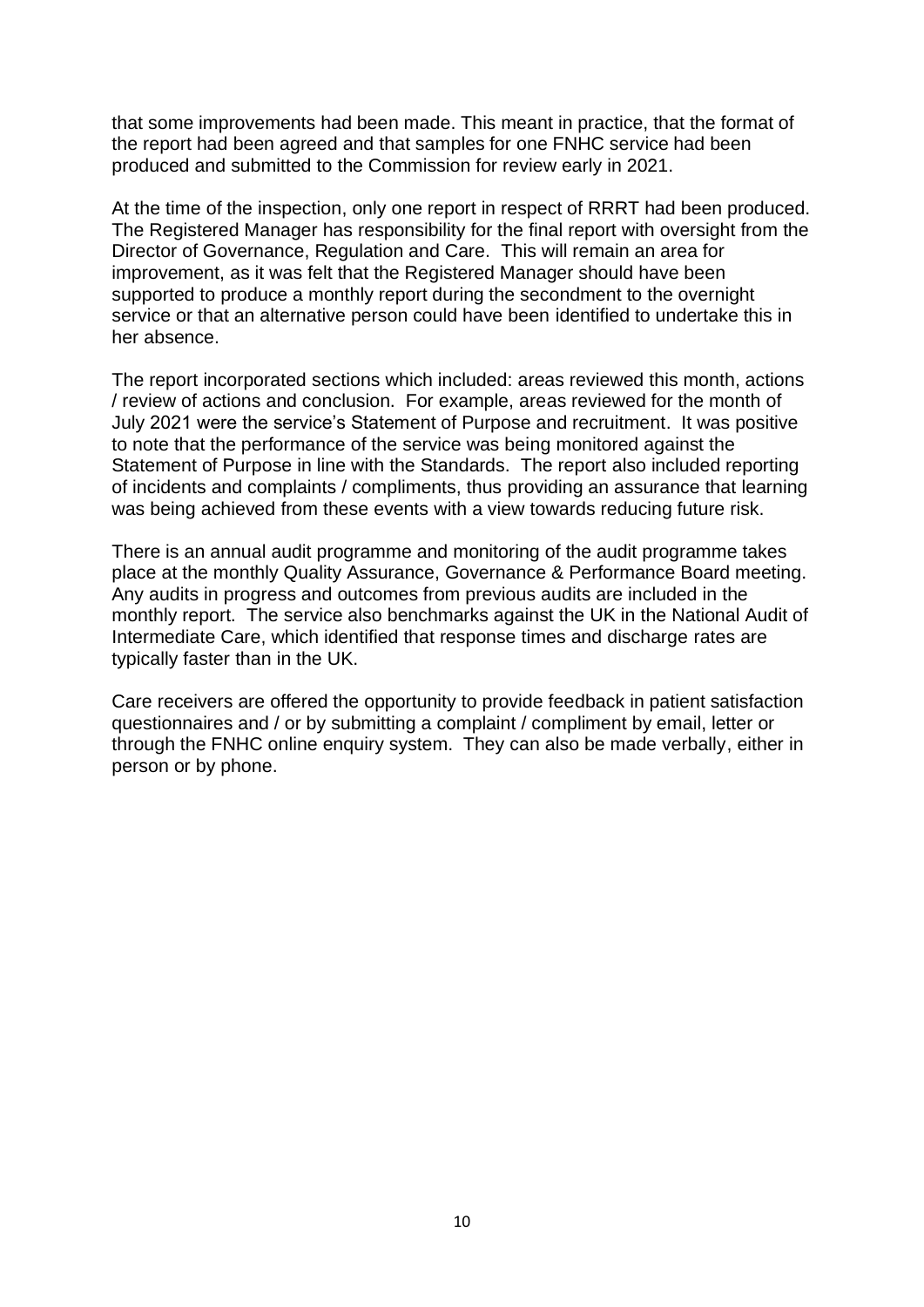## **IMPROVEMENT PLAN**

There was one area for improvement identified during this inspection. The table below is the registered provider's response to the inspection findings.

| Area for Improvement 1           | The registered provider must produce a regular<br>monthly report on the quality of care provided in |
|----------------------------------|-----------------------------------------------------------------------------------------------------|
| <b>Ref: Standard 12.2</b>        | compliance with registration requirements.                                                          |
| To be completed by: with         |                                                                                                     |
| immediate and ongoing<br>effect. | <b>Response by registered provider:</b>                                                             |
|                                  | A process for monthly reporting is now in place and is<br>being carried out appropriately           |
|                                  |                                                                                                     |